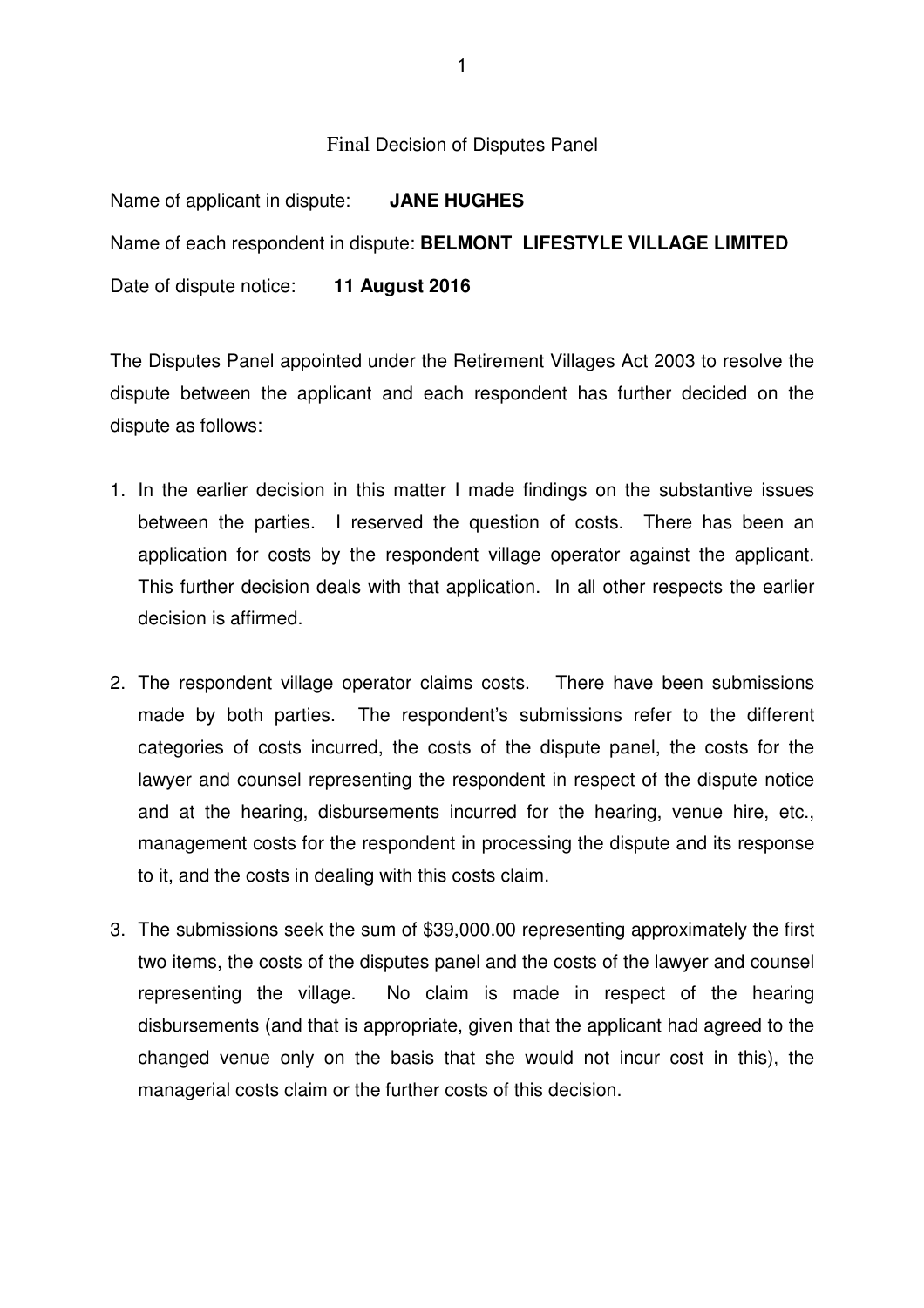- 4. Reference is made to the statutory criteria in section 74 Retirement Villages Act 2003 (**the RV Act**).
- 5. It is said:
	- 5.1. That the costs for the respondent as claimed for the disputes panel and lawyer and counsel are reasonable. Analogy is drawn with the High Court and District Court costs regime rules and applicable amounts. It is argued that the court costs regime was intended to reimburse the party entitled to costs approximately 66% of the reasonable costs that would have been incurred. Applying the formula in reverse, it was said that the District Court costs as calculated by counsel totalling \$18,000.00 represented about 66% of the sum of \$24,000.00 (although these figures were later amended to \$12,000.00 and \$18,000.00 respectively). The disputes panel costs, it is said, should be ordered to be reimbursed in full as a disbursement.
	- 5.2. That there was significant importance in the matter to the respondent. There were serious allegations of misrepresentation and allegations concerning the level of care provided that needed answer. There were questions of the respondent's entitlement to enforce compliance with contractual payment provisions.
- 6. There is also significant reference to the conduct of the applicant's attorneys both in bringing the claim and in seeking to resolve the costs issue.
- 7. The submissions for the applicant referred to the statutory criteria and asserted too that the matter was of "*utmost*" importance to the applicant. Reference was made to the initial sums claimed totalling \$111,200.00, described in the submissions as both "significant" and "substantial".
- 8. There was also a reference to the courts costs regime and criteria with the submission that had the claim been brought in the District Court, there would only be a costs entitlement of some \$8,000.00.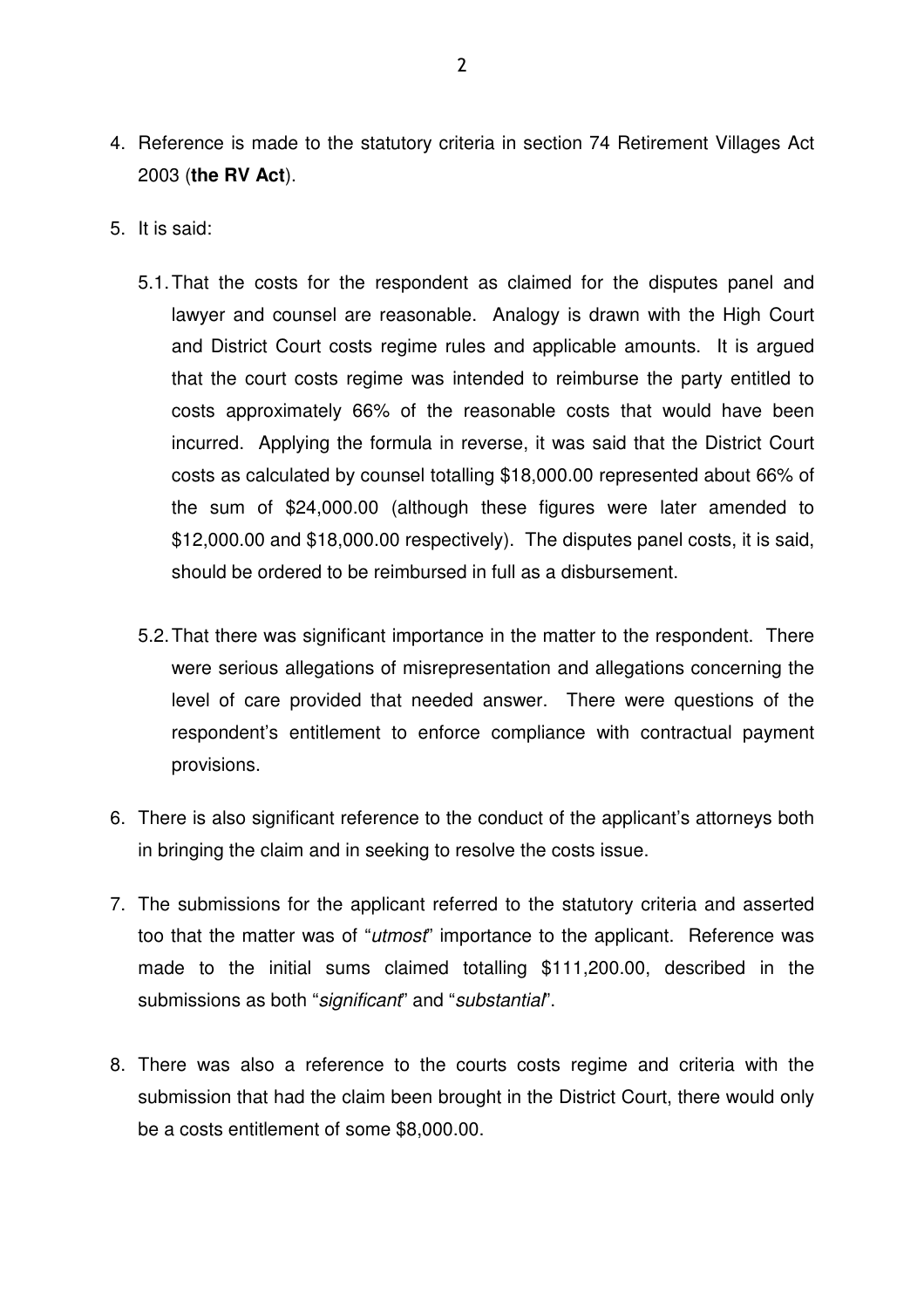- 9. It was said that it was reasonable for the applicant and her attorneys to have brought the claim and that they should not be "*punished*" for having done so.
- 10. By reference to and by analogy with an earlier retirement village dispute panel decision<sup>1</sup>, it was submitted that, having regard to all relevant criteria, an order of \$8,000.00 would be appropriate.

# **Discussion**

 $\overline{a}$ 

11. The statutory provision for costs in a dispute of this kind is in section 74 of the RV Act which reads:

## 74 Costs on dispute resolution

- (1) The operator that appoints a disputes panel is responsible for meeting all the costs incurred by the disputes panel in conducting a dispute resolution, whether or not the operator is a party to the dispute.
- (2) Whether or not there is a hearing, the disputes panel may—
	- (a) award the applicant costs and expenses if the disputes panel makes a dispute resolution decision fully or substantially in favour of the applicant:
	- (b) award the applicant costs and expenses if the disputes panel does not make a dispute resolution decision in favour of the applicant but considers that the applicant acted reasonably in applying for the dispute resolution:
	- (c) award any other person costs and expenses if the disputes panel makes a dispute resolution decision fully or substantially in favour of that person:
	- (d) in a dispute where the operator is not a party to the dispute, award to the operator, by way of refund, all or part of the costs incurred by the disputes panel in conducting a dispute resolution.
	- (3) The disputes panel must make a decision whether to award costs and expenses under this section and the amount of any award—

<sup>&</sup>lt;sup>1</sup> Perry Foundation v Waters Estate and Murray; 20/12/13; D M Carden (Panel Member)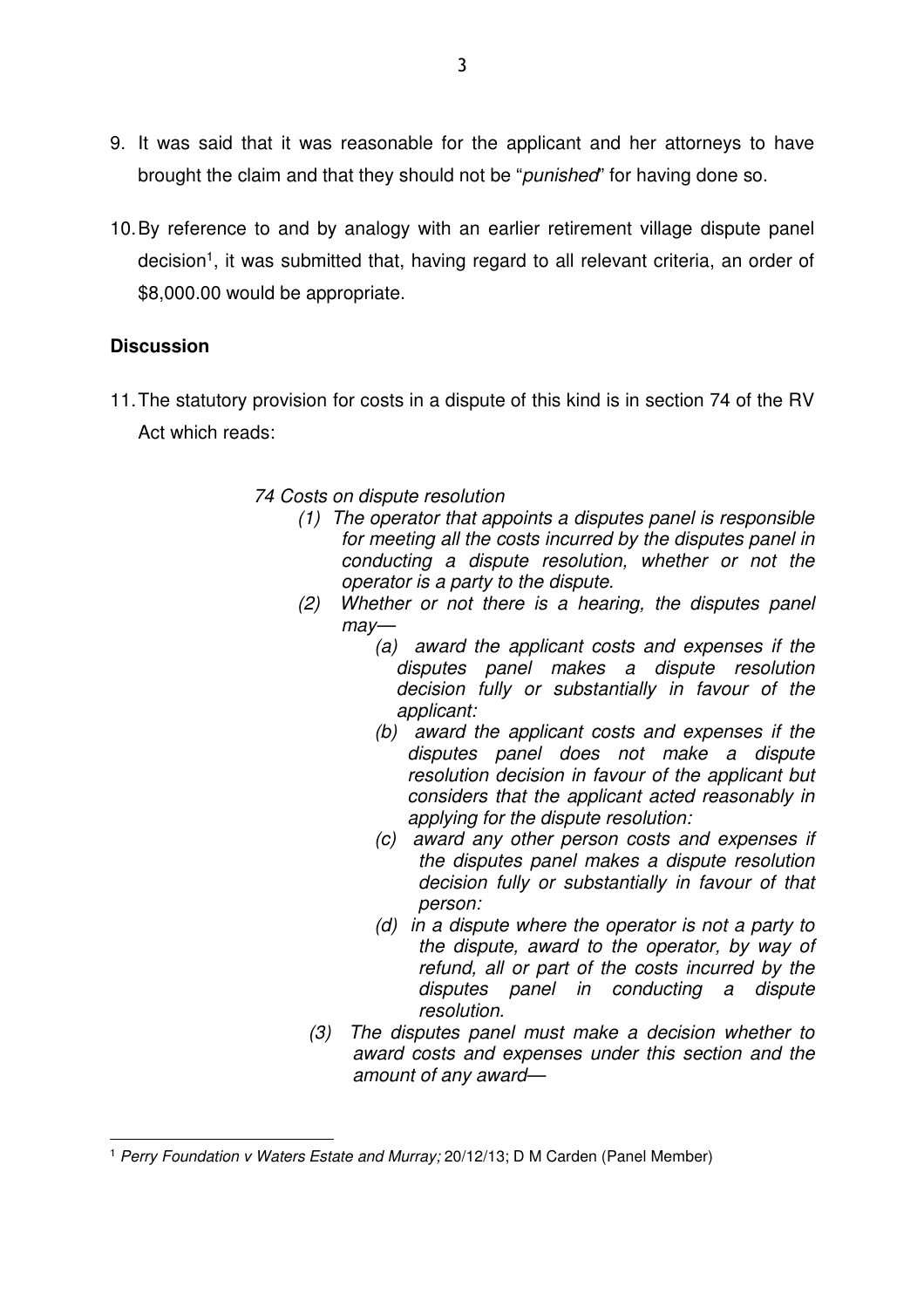- (a) after having regard to the reasonableness of the costs and expenses and the amount of any award incurred by the applicant or other person in the circumstances of the particular case; and
- (b) after taking into account the amount or value of the matters in dispute, the relative importance of the matters in dispute to the respective parties, and the conduct of the parties; and
- (c) in accordance with, and subject to any limitations prescribed in, any regulations made under this Act for the purpose….'
- 12. It will be seen first that the primary responsibility for the costs of the disputes panel lies with the village operator whether or not it is a party to the dispute.
- 13. The provision allowing for an order for costs is discretionary under subsection (2) and, in respect of the village operator where it is a party to the dispute, the provision is in the broader expression of subparagraph (c) " … any other person … if the disputes panel makes a dispute resolution decision fully or substantially in favour of that person".
- 14. The criteria which the disputes panel is obliged under subsection (3) to take into account in making the decision **first** whether to award the costs and expenses and **secondly** the amount of these are:
	- 14.1. The reasonableness of costs and expenses incurred.
	- 14.2. The amount of any award "*incurred*" in the circumstances of the case.
	- 14.3. The amount or value of the matters in dispute.
	- 14.4. The relative importance of the matters in dispute to the respective parties.
	- 14.5. The conduct of the parties.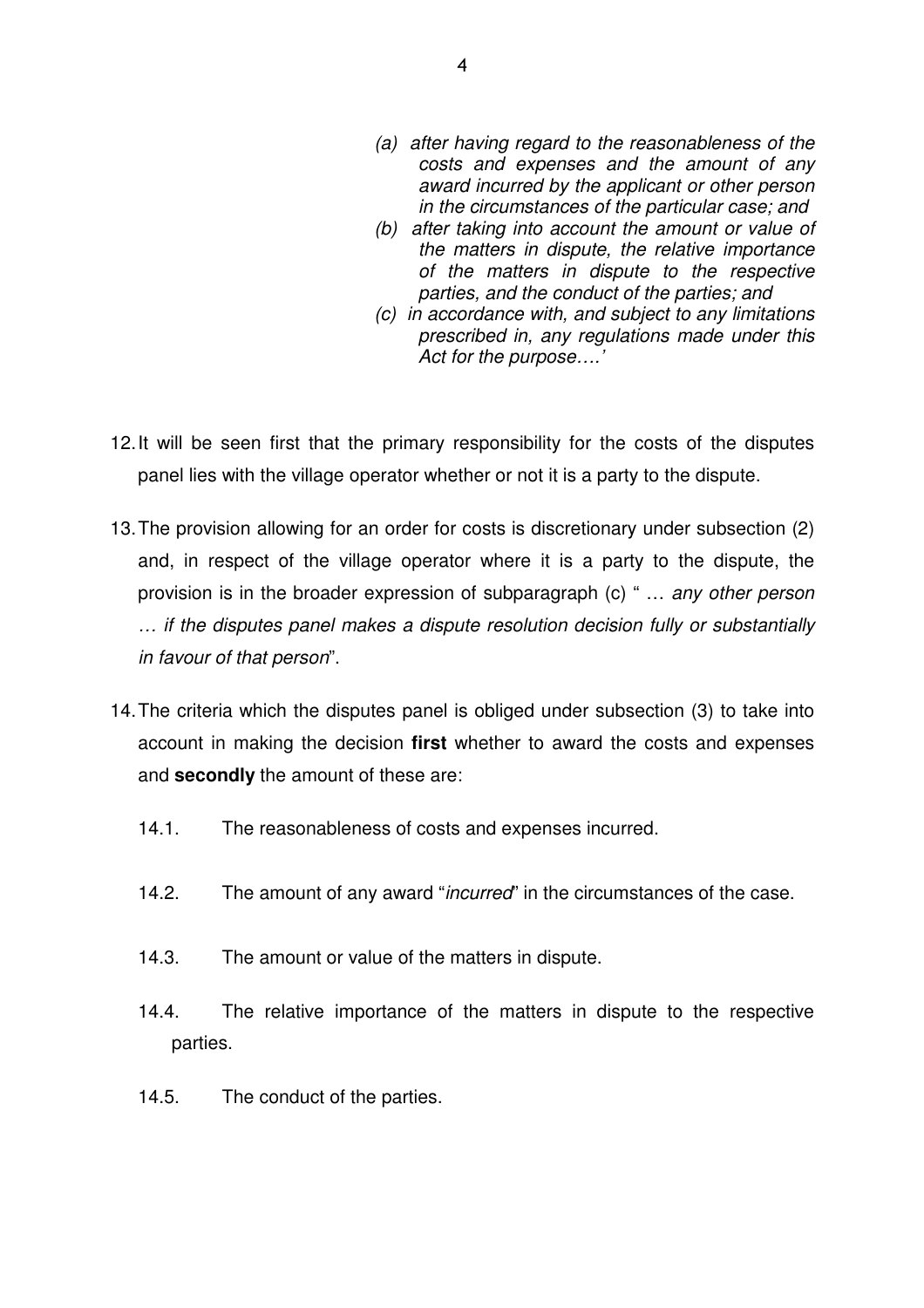Reference is also made to regulations but to date there has been none on this topic.

15. There have been other decisions in which costs have been sought and ordered. I refer to the following extract from Maddocks v LCM 1941 Limited and Argosy Trustee Limited<sup>2</sup>:

> "36. Costs applications have been considered by the disputes panel in a number of previous disputes to which reference is now made.

## Kenward and Knebel v Metlife Care Kapiti Ltd<sup>3</sup>

37. That case involved a dispute concerning an alleged failure by the village operator to control a fish smoker which another resident was using which, it was claimed, was causing a nuisance. The panel found the process fundamentally flawed because the other resident was not a party to the dispute and the applicants were seeking to make the village operator enforce rights against that party. The remedy sought by the applicants was refused first because of that fundamental natural justice issue but also because the panel was not satisfied that the smoker was a nuisance and further was satisfied that the village operator had taken all reasonable steps to try to resolve the dispute. In dealing with a cost application from the village operator the panel first referred to, but dismissed, the apparent argument that section 74 may not apply to an application for costs by the village operator because there is no express reference to this. The panel said:

"50 … The operator is indeed required to meet all the costs incurred by the disputes panel. That does not mean however that applicants cannot be required to reimburse or compensate the operator for some of those costs. Should an order for costs be made against an applicant in favour of an operator, the operator continues to be responsible under section 74(1) for payment of the costs incurred by the disputes panel. The applicants would not directly be paying any of those costs although that might be the indirect result. An order for costs relates not only to the costs incurred by the operator in relation to the disputes panel. Such an order may also relate to other costs incurred by the operator in respect of being a party to the dispute … A further indication that an award of costs can be

 $\overline{a}$ 

<sup>2</sup> Dated 21/8/14- D M Carden (Panel Member)

<sup>3</sup> 16/1/09; N J Dunlop (Panel Member)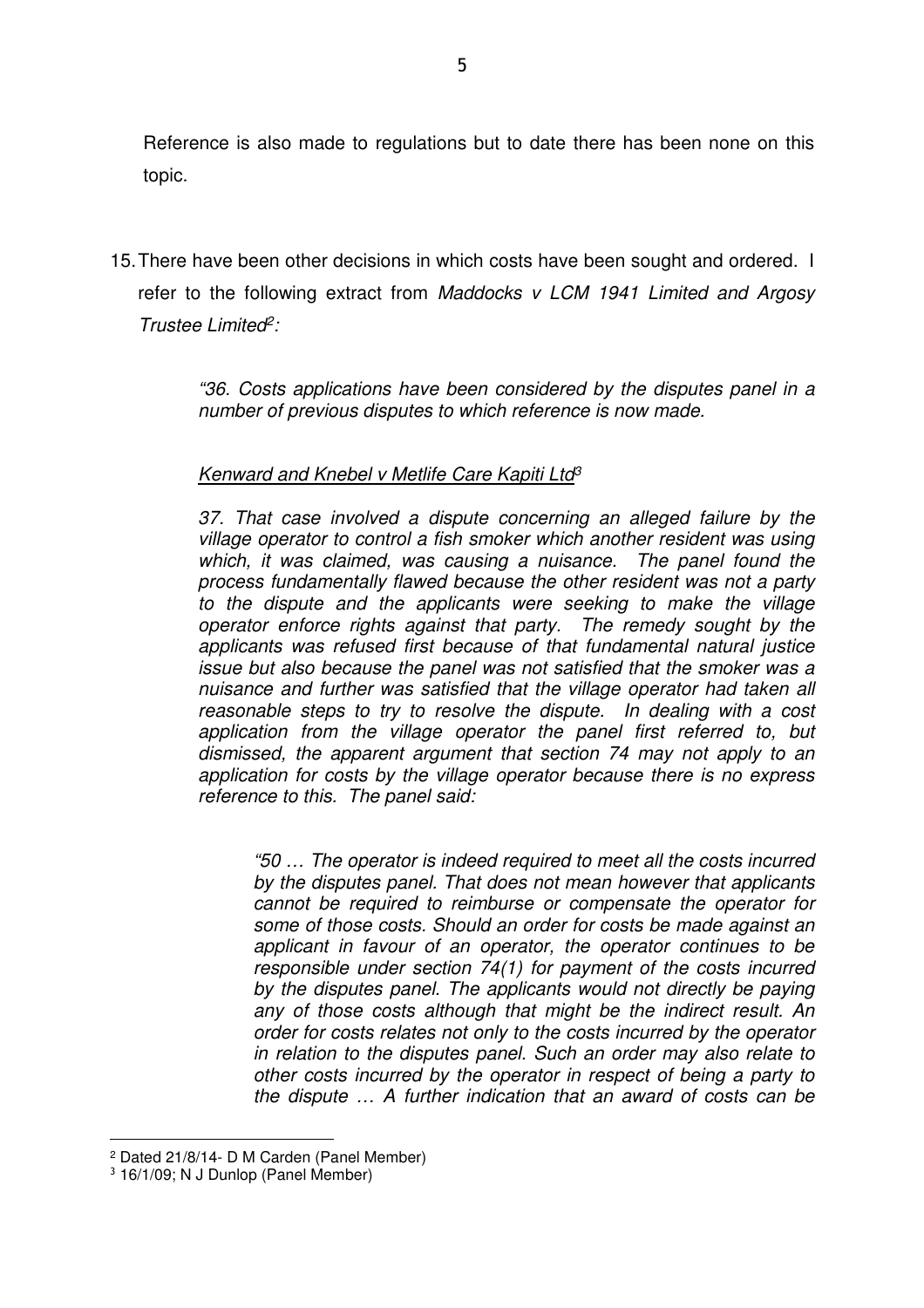made in favour of an operator under section 74(2)(c) is that paragraph (d) permits an operator to be reimbursed for part of the costs incurred by the disputes panel in a situation where the operator is not a party. It could be argued that an operator should only receive a refund where it is not a party, otherwise applicants might be unduly discouraged from bringing disputes against operators. But the Panel Member prefers the opposite argument which is that it is unlikely that the legislature would have intended that an operator could be refunded all or part of costs incurred where it is not a party, but could not receive an award of costs in its favour where it is a party and has presumably incurred greater expense than if it were not a party."

38. The village operator claimed internal management costs and external fees totalling \$12,945.00. The disputes panel member's costs approximated \$14,000.00 including airfares. Having taken various aggravating and mitigating factors into account the disputes panel member ordered each of the two applicants to pay the village operator \$750.00 towards those costs.

### Perry & Others v Waitakerei Group Ltd<sup>4</sup>

39. The dispute in that case concerned compliance by the village operator with the requirements of regulation 49 (d) and (e) of the Retirement Villages (General) Regulations 2006 which includes provision for the contents of a Deed of Supervision. There was further concern that the village operator had not been complying with the Deed of Supervision in the keeping of its accounts. The disputes panel ruled that there had been no failure to comply with the appropriate regulations. The village operator sought costs claiming that the dispute notice had been "frivolous".

40. In ordering a contribution of \$1,000.00 towards the costs of the respondent including the disputes panel costs, the disputes panel in that case said:

"36. It will be seen that the jurisdiction to order costs is discretionary ("may"). Any award that I may make would be under  $s.74(2)(c)$ because the respondent is in this regard an "other person". Certainly my decision is fully in favour of the respondent"

…

38. There is one other matter that needs mention. The power to award costs under s.74(2)(c) refers to "costs and expenses". This

 $\overline{a}$ 

<sup>4</sup> 30/10/07 : D M Carden (Penal Member)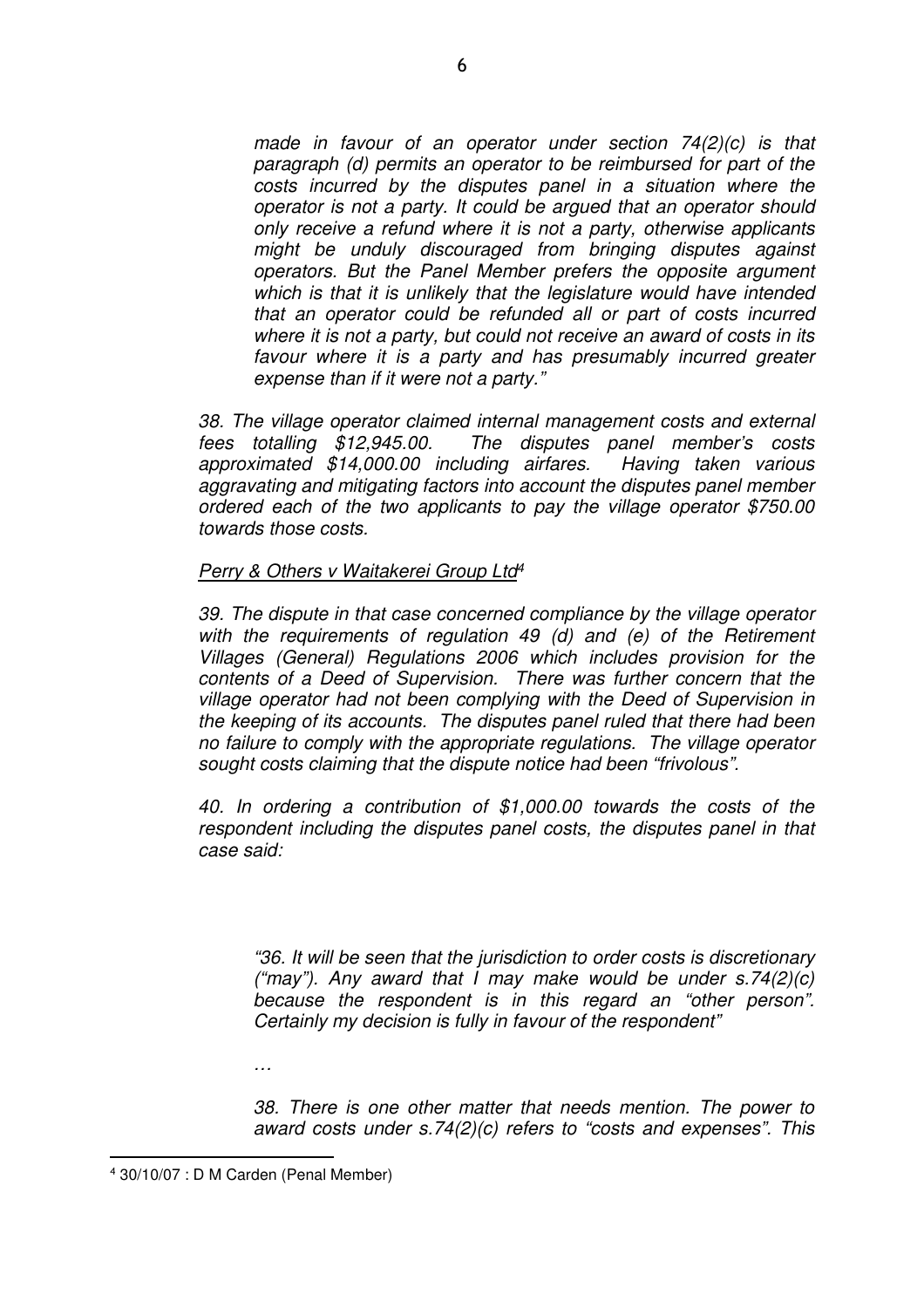contrasts with the power to award costs under s.74(2)(d) in a dispute [where] the operator is not a party which speaks of a "refund … of the costs incurred by the disputes panel in conducting a dispute resolution". My view is that the power under s.74(2)(c) (applicable in this case) does include the costs of the disputes panel".

## Perry Foundation v Waters Estate and Murray<sup>5</sup>

41. An order for costs in favour of the village operator/applicant was made in that case for a contribution of \$8,000.00 towards the costs that the village operator had incurred both in its own costs and in respect of the dispute panel costs.

42. It was said<sup>6</sup>:

"The requirements of section 74 of the RV Act are a two-stage process; first to decide whether an applicant for costs is entitled to those costs having regard to the provisions of section 74(2); and secondly then to take into account the factors in section 74(3) to determine whether there should be an order for costs and, if so, the amount.

## A F and C Barnes v Anglican Care (Waiapu) Limited<sup>7</sup>

43. An order for costs was declined in an application made by the successful village operator in this case. It was accepted that there was jurisdiction to order costs under section  $74(2)(c)$  of the RV Act but it was considered that there had been sufficient merit in the arguments advanced by the claimants/applicants in support of the dispute notice that there should be no order for costs against them even although those arguments were rejected.

44. The disputes panel must decide the matter under section 74(3) of the RV Act. That subsection addresses:

44.1. Whether to award costs and expenses and

44.2. The amount of any award.

45. There are certain matters which the disputes panel is required to have regard to (subsection  $3(a)$ ) and matters which the disputes panel must take into account (subsection 3(b))".

 $\overline{a}$ 

<sup>5</sup> 20/12/13; D M Carden (Panel Member)

<sup>6</sup> Paragraph 22

 $7$  13/12/13; D M Carden – (Panel Member)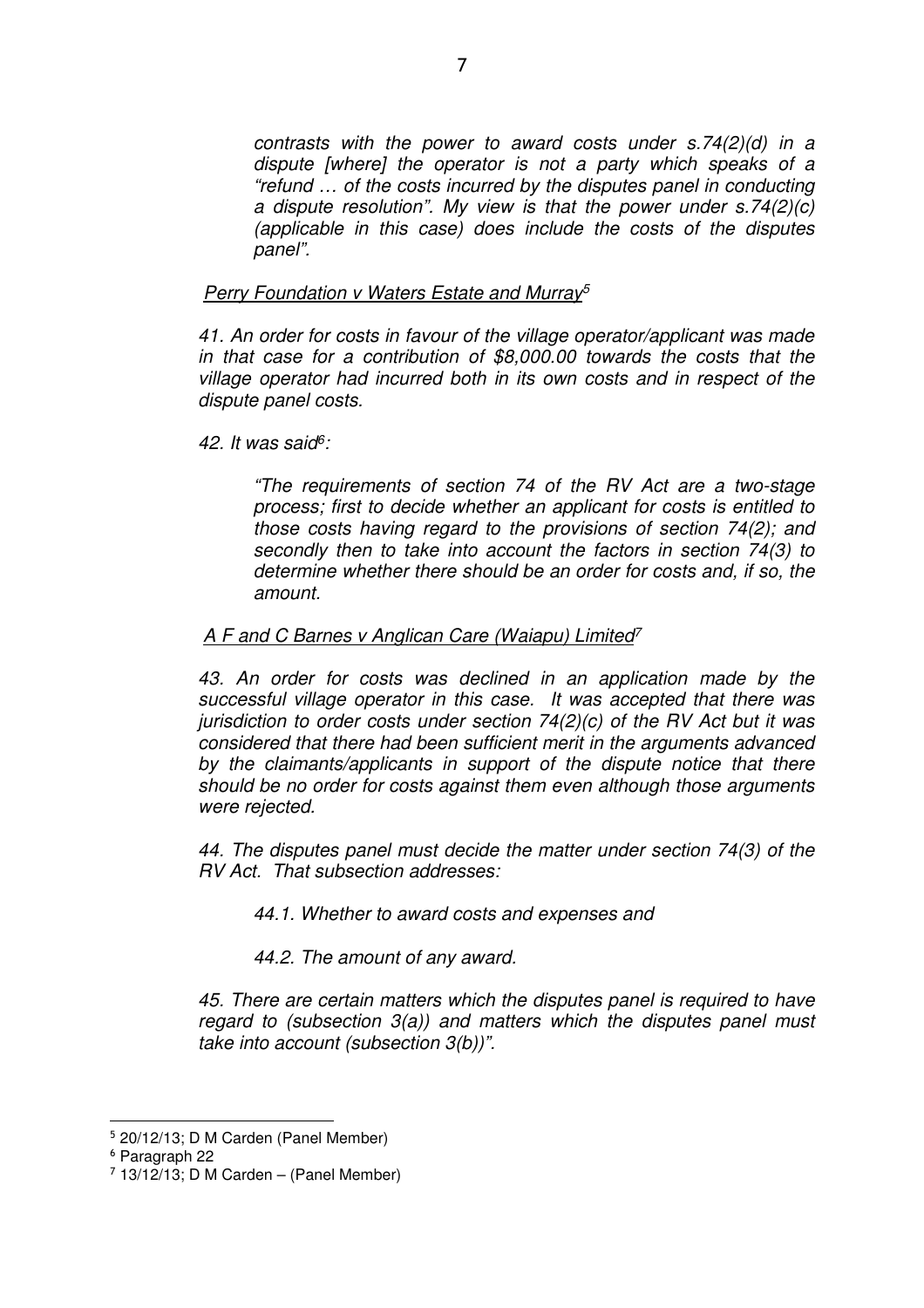- 16. The first issue is whether any distinction should be drawn between the costs incurred by the respondent and any expenses incurred by it. Those expenses are said to include the dispute panel fees and expenses. As noted above, there is a difference in wording between a costs award under section 74(2)(c) and one under section 74(2)(d). In the latter case, where the village operator is not a party to the dispute the award to it may be "by way of refund" of all or part of the costs incurred by the disputes panel in conducting the dispute resolution. That anticipates a case where the village operator should be found in the circumstances of the case not to have to carry some or all of the costs of the disputes panel.
- 17. Under subsection (2)(c), however, the award is to "any other person" and this has been held in other cases, and I now hold, to include the village operator as a party. The reference, however, is to "costs and expenses" and the question is whether those expenses include the disputes panel costs incurred by the village operator. In my view, they do and that is consistent with other decisions. Although different wording is used and there is no express reference in subparagraph (c) to disputes panel costs incurred by the village operator, in my view the Act anticipates that an unsuccessful party face the discretionary prospect that an order for costs may be made against him or her to include the village operator's expenses in disputes panel costs.
- 18. The respondent certainly qualifies for an order for costs because the decision was fully in its favour. It is discretionary whether I order costs against the applicant in favour of the respondent. I think the respondent is entitled to such an order. It has presented its position clearly from the outset. The applicant has pursued claims at least some of which did not have any merit. That entitlement is accepted by the applicant in submissions on her behalf.
- 19. I now address the individual criteria referred to in section 74 (3) of the RV Act.

#### **The reasonableness of costs and expenses incurred**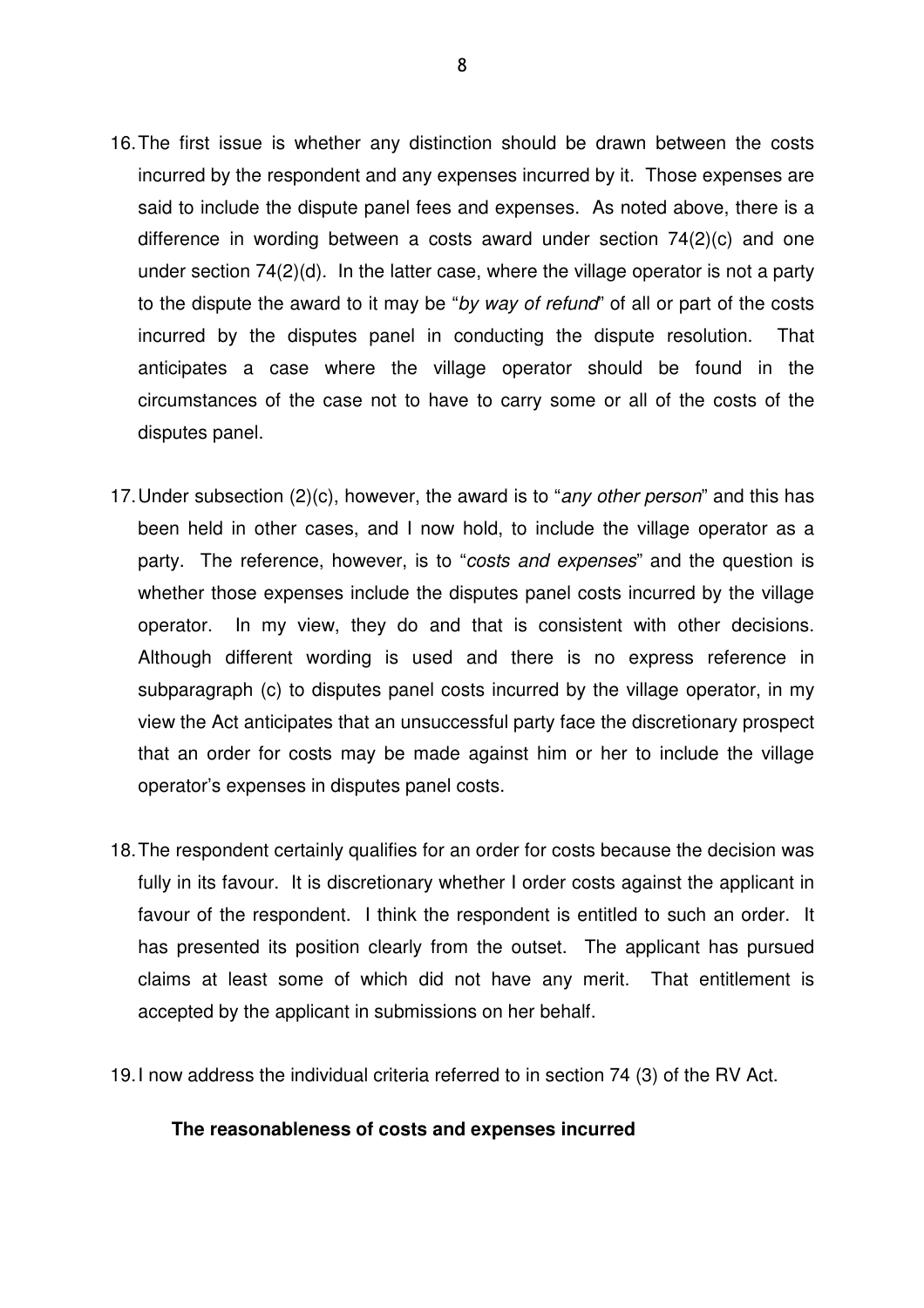- 20. There has been no suggestion that the amount of the expense that the respondent has incurred in disputes panel costs was unreasonable and I take the amount that has been paid, \$15,081.60, as the appropriate amount.
- 21. I then consider the respondent's legal costs incurred. There was no suggestion that the invoices presented by the respondent as coming from its lawyers or counsel were unreasonable in their respective amounts. Any order for costs should relate to costs incurred in relation to the dispute notice process; and not to any other preliminary matters or issues or incidental matters. Although the invoice from the lawyer for the respondent (other than counsel) did include some matters which might be said to be outside of the disputes process as such, I am prepared to accept, particularly given that they have been concessions made on some claims which might have been pursued, that the global figure of \$39,000.00 (including disputes panel fees) is the appropriate sum to consider in this costs award.
- 22. The applicant sought to restrict entitlement to costs for the respondent by reference to court litigation principles and scales. Reference was made to the District Court scales and applicable items. There was disagreement in the submissions as to the exact amount applicable. The respondent's submissions referred to an allowance for discovery and I am not aware of that process having occurred at all on any formal basis. Those submissions also referred to an earlier error in application of High Court rather than District Court scales.
- 23. My view is that, to the extent that these principles and scales are relevant, it is the District Court scales that should be considered because the amount in dispute in this claim in this matter was well within the current civil jurisdiction of the District Court.
- 24. The respondent argued that this is not court litigation and any cost consideration should not be limited to applicable principles in a court. In any event, it was argued, if the general principle is that cost recovered should be approximately 66% of actual reasonable costs incurred by a party, then, if the applicable District Court scale figure was \$12,000.00, the reasonable fee to consider for the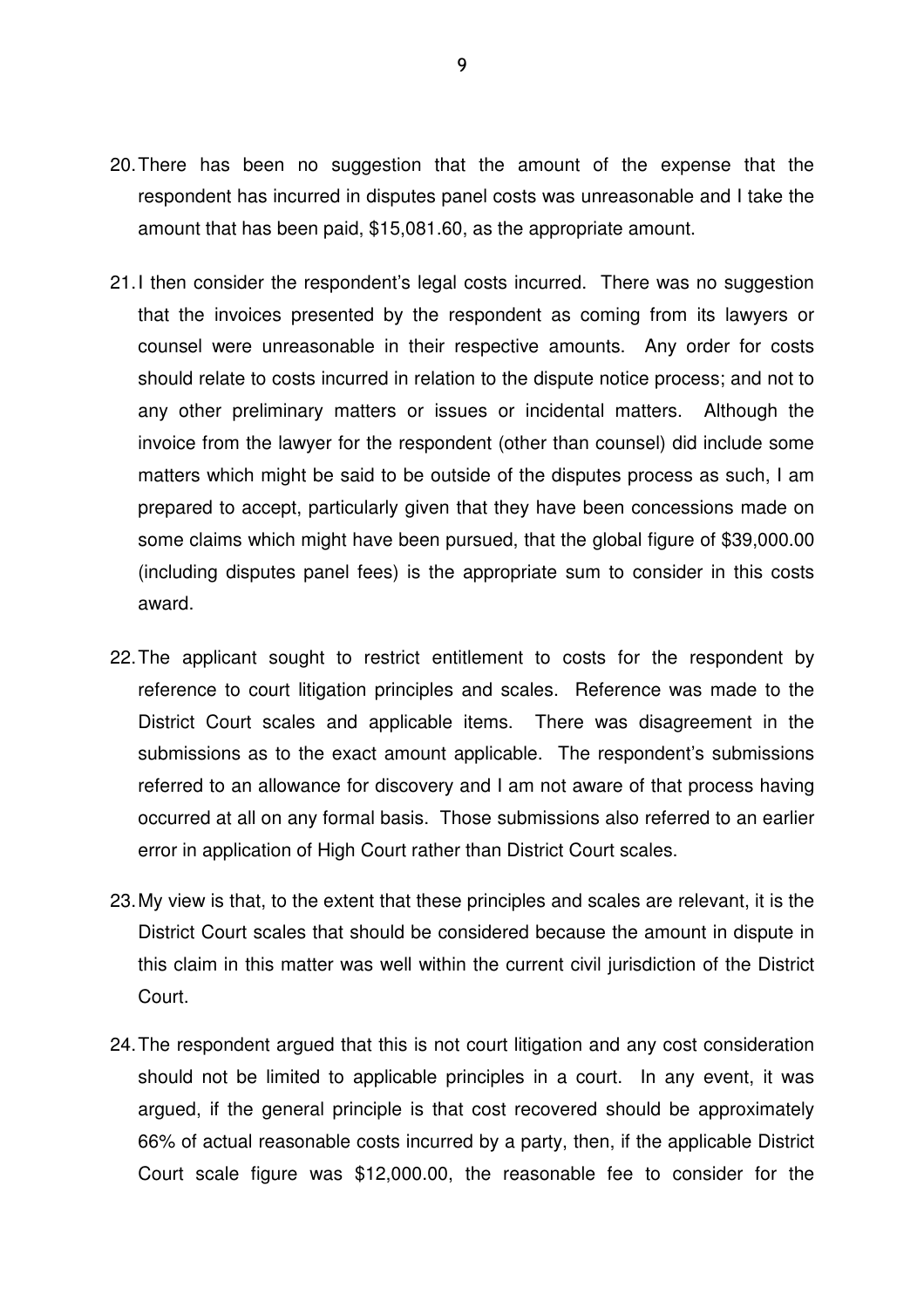respondent's costs would be \$18,000.00. That was, it was said, the amount for which the respondent was pressing.

- 25. The respondent further argued that the disputes panel costs are a disbursement or expense incurred by the respondent and should be considered in full. It argued therefore that the global figure of \$39,000.00 was the appropriate amount to be awarded.
- 26. By analogy with the District Court applicable scale figures, the applicant argued that the appropriate amount was \$8,000.00 and that this is the amount that should be ordered against her.
- 27. Any court scale principles or numbers are a guide only to a disputes panel in considering any costs award and the RV Act. They should be weighed in the balance along with the other factors prescribed by section 74.

## **The amount of any award "incurred" in the circumstances of the case**

28. This item needs little consideration because the applicant concedes that the amount in dispute was significant. The dispute concerned the entitlement of the respondent to deduct amenity fees totalling \$91,200.00. (There was also a damages claim of \$20,000.00, but this was withdrawn at the hearing). Although the applicant's concession was framed in the context of what could be described as the "fairness" of the relevant Occupation Right Agreement, it is nevertheless the case that there was a substantial sum in dispute between the parties. The outcome was that none of this disputed amount was found not to be appropriately deductible.

### **The amount or value of the matters in dispute**

29. I am taking it that the RV Act is referring to any difference there may be between the amount in dispute and the amount recovered by the successful party. In this case, there is no difference, the amounts claimed by the applicant, totalling \$91,200.00, being the same amounts as were in fact awarded against her.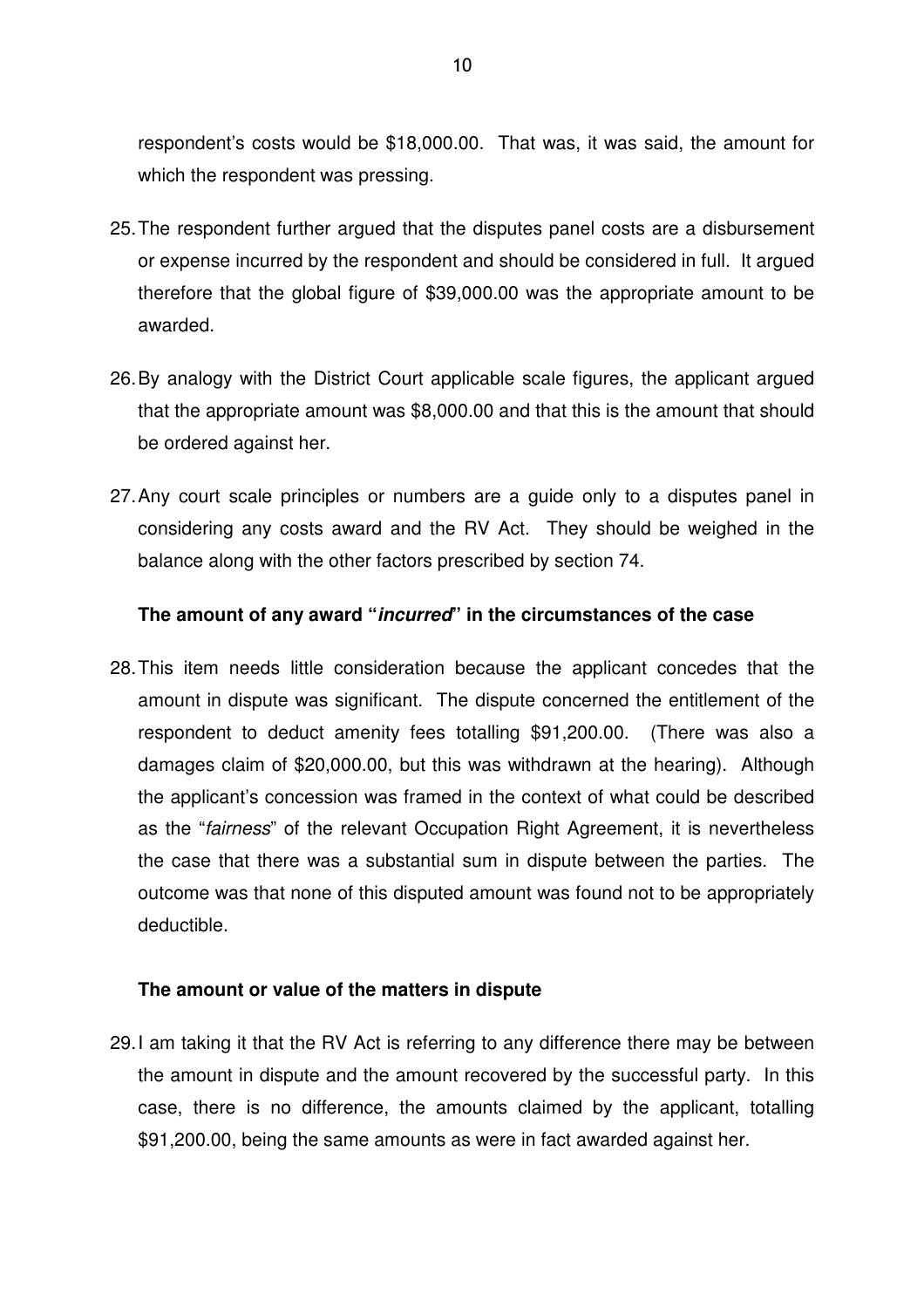#### **The relative importance of the matters in dispute to the respective parties**

- 30. Again, there was agreement between the parties that the matters in dispute were of significant importance to them. They each had their reasons. For the applicant and her attorneys it was because of the alleged representations that had been made before the Occupation Right Agreement was entered into and the importance of the standard of care that they anticipated the applicant would receive. For the respondent, it was the seriousness of the allegations that were made and criticisms of the level of care provided.
- 31. I accept that that is the case. Certainly, the arguments and evidence given at the hearing were strongly put in the context of importance to the parties and there was the significant amount that was in dispute which had its own importance.

#### **The conduct of the parties**

- 32. The submissions for the respondent referred at some length to the attempts that had been made by the parties to reach a negotiated and compromised settlement. While that is to be commended as occurring in a dispute of this kind, I do not think that the reasonableness of any compromise proposal that may be made or the unreasonableness in not accepting such a proposal should weigh too heavily in a costs consideration under the heading of "conduct". What, to my mind, is more important, is how the parties have conducted the dispute itself.
- 33. The lawyer for the respondent emphasised in an early telephone conference that the contractual provision for deduction of amenity fees in the Occupation Right Agreement was clear and express. At that stage the dispute notice related specifically to the amenity fees deductions. By the time of the hearing that claim had been extended to both deductions of amenity fees and there had been the addition of a claim for damages but this was withdrawn at the hearing.
- 34. The substantive part of the hearing process and my decision was in respect of those claims by the applicant which I categorised as set-off or counterclaim items,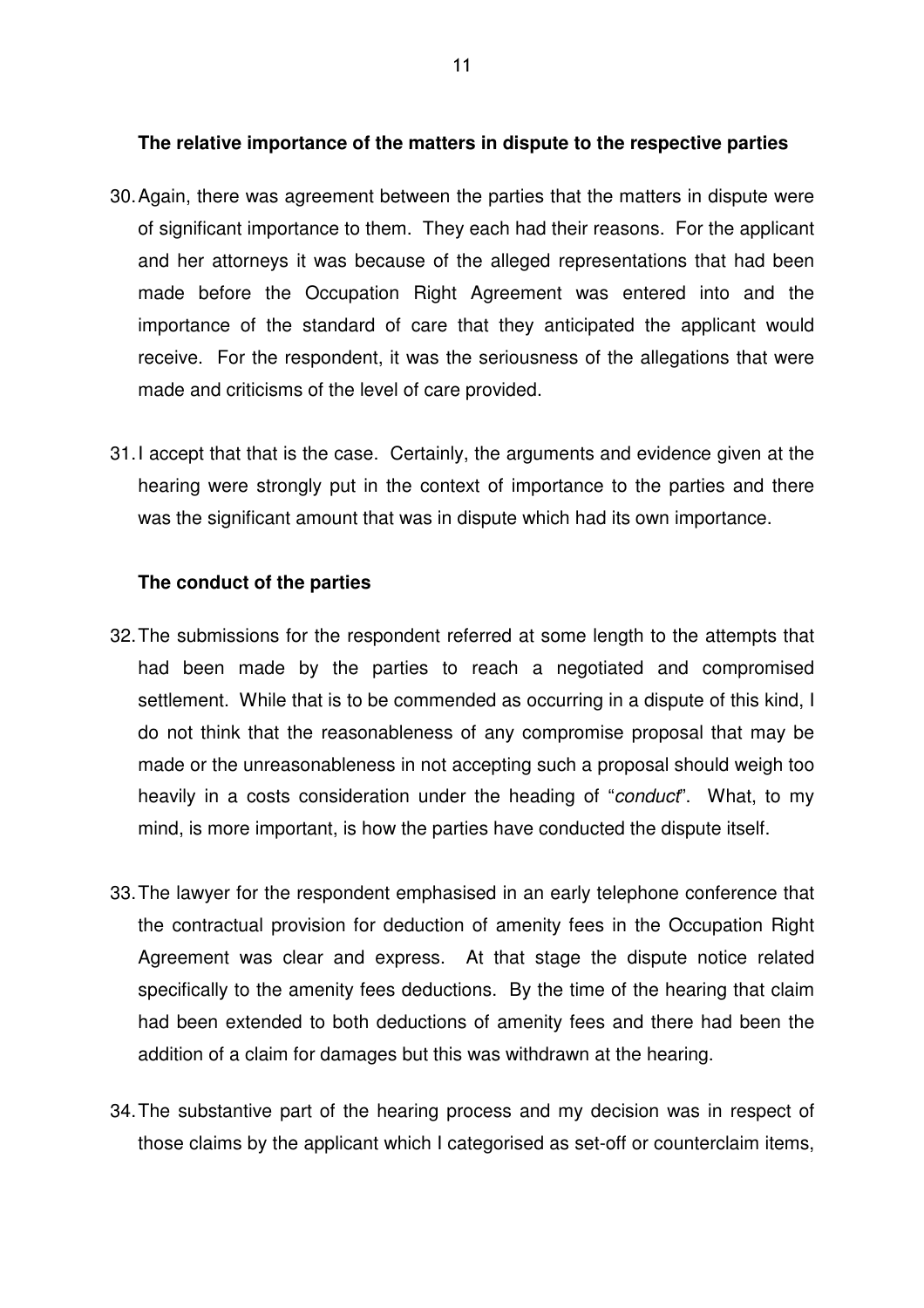namely claims under the Contractual Remedies Act 1979, claims under the Fair Trading Act 1986, alleged breaches of the Consumer Guarantees Act 1993, and breaches of the Occupation Right Agreement.

35. All of those claims I have rejected not only on the factual dispute but also in relation to jurisdiction in some respects.

### **Conclusion and decision**

- 36. The disputes panel process in the RV Act is available for residents at a retirement village to have disputes resolved in the way prescribed by the Act. Some of the processes that the disputes panel must follow are specific but the primary thrust is to ensure speedy and cost effective resolution of disputes which qualify for resolution by a disputes panel in this way. The process is not available to a retirement village resident who wishes to bring claims which are outside the parameters prescribed and which are more properly brought in a court.
- 37. The applicant's resistance to the deduction of amenity fees from the outset and as forming the basis of the dispute notice and amendments to it were without merit and against basic contract law.
- 38. The issues raised which I have categorised as counterclaim or set-off I have found, to the extent I may have had jurisdiction, did not have merit either but further that the proper forum for some of these would have been a court.
- 39. The applicant chose to proceed with those claims in face of the clear indication from the lawyer for the respondent that it would be relying on the contractual terms.
- 40. In my view the costs of the dispute panel should be shared equally between the parties. Although the primary obligation for meeting these costs lay with the respondent, in the circumstances, in my view, the applicants should share equally in this. One-half of those costs is \$7,540.80.